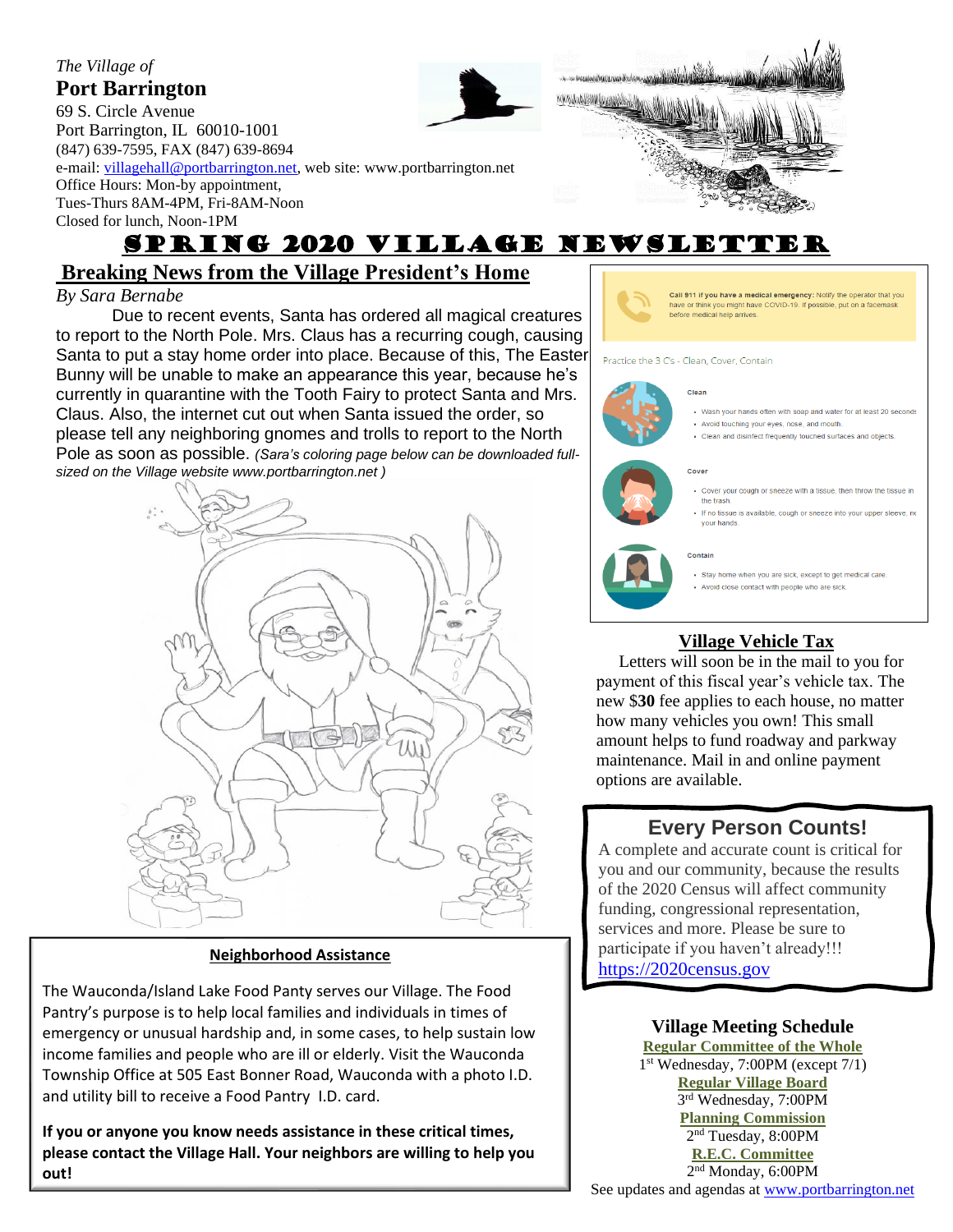

**Think picking up poop is unpleasant? Try drinking it…** Pet waste washes into our storm sewers & through our lawns, polluting our water.

**PICK UP AFTER YOUR DOG** with biodegradable bags and dispose of properly. **IT'S THE LAW!** Search Eco-friendly pet waste disposal

## **School Scholarship Opportunity**

The Village of Port Barrington announces its 5<sup>th</sup> Annual \$500-Scholarship Grant to be awarded this spring. Applicants must be a resident of the Village and be a current high school senior or college student attending an accredited two or fouryear college/university or technical/vocation program for the entire 2020-2021 academic year. Demonstrated ambition and self-drive must be evidenced by achievement in school, community, charity and/or work. Applications may be retrieved on the Village website homepage posts or by request from the Village Hall and are due by May 15, 2020.

## Prepare to be Prepared – Home Disaster Plans

*From Trustee John Grothendick* 

Most of us would agree that, over the last couple decades, the world has become much more volatile, especially in the last two months! Weather, political, and social extremes, coupled with population and technology growth, have increased the odds of experiencing a disaster event in our lifetimes. It now becomes even more important for us and for our families to have a plan in place to deal with such a situation. This series of articles will outline some of the thought processes, actions, and items that should be included in a disaster plan, All of this will improve the odds of a safe and positive personal outcome should one or more of these events arise.

Types of Disasters

There are three categories of disasters. First would be natural disasters – in our case, flooding, tornados/storms, etc. The second category would be technological – hazardous material spills or leakage, power outages, facility disasters, etc. The third would be intentional – facilities sabotage, arson, terrorism. Each household should assess their potential vulnerabilities as related to any of these. Assessment questions to answer should include the following: 1. What disasters would be most likely to occur locally? 2. What hazards could those create and what are the most severe? 3. What is our local disaster history and what was the impact? 4. What locations in the village or the home could present potential hazards? 5. What could be expected from a disruption of vital services? Each household's answers to these questions can differ as to their location in the neighborhood and the home structure itself. Your responses to the questions above will help build your household's disaster plan.

Disaster Alerts

A s part of a household disaster plan, family members should be able to identify all available warning systems and know how to use them. This includes any broadband, off air, satellite, or fixed line communications network that utilizes the Emergency Alert System (EAS) as well as mobile devices that are Wireless Emergency Alert (WEA) capable. Local warning sirens, social media, and websites are also included. Be sure to list any emergency broadcast frequencies, channels, site addresses, and the like as needed for reference. Home fire alarms and carbon monoxide detectors should be deployed and maintained. For more information, please refer to the site [www.ready.gov](http://www.ready.gov/) Any advance notice from these or other sources buys time to react to an emergency situation.

Escape Routes/Utility Shut Offs

All homes should have an escape route plan in case the structure must be vacated immediately. Drawings with the quickest and safest routes should be made and reviewed by the building residents. Included in this, or in a separate drawing would be the location of utility shut offs and breaker boxes. This includes water, natural gas, and electricity. Instructions should be given as to their operation.

*Next Issue – Assessing the Situation - Leave or Stay? Also, Emergency Items/Kits*

Looking for someone to monitor our bluebird trail in Fox Trail Park. If interested or for more information, email [villagehall@portbarrington.net](mailto:villagehall@portbarrington.net)

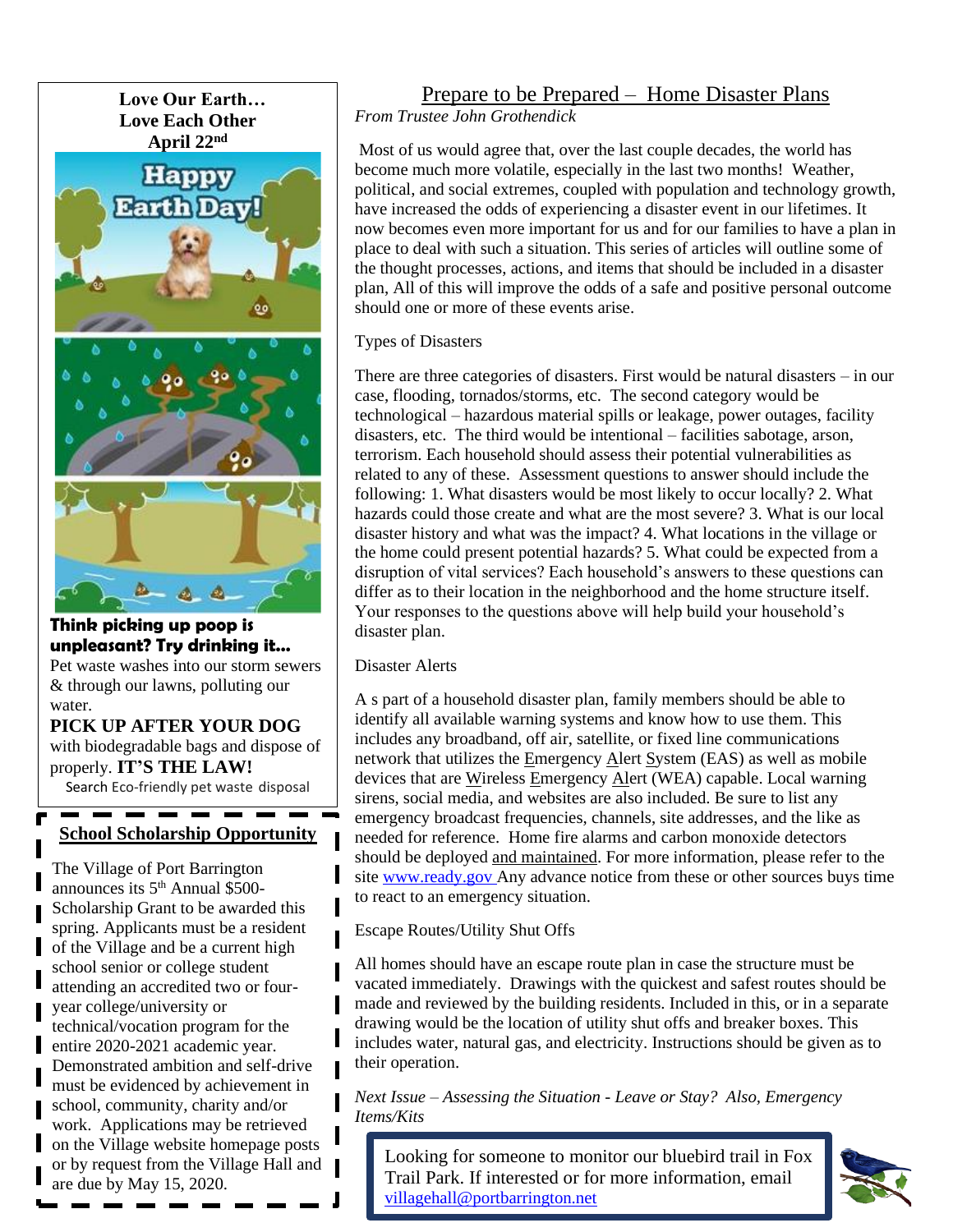#### **Restrictions for Open Burning**

In areas where there is not a ban or more restrictive ordinance, the County ordinance must be followed. See [www.mchenrycountyil.gov](http://www.mchenrycountyil.gov/) o[r www.lakecountyil.gov](http://www.lakecountyil.gov/) and search "open burning"

McHenry Co. Department of Health (MCDH) reminds residents that burning restrictions are in effect to properly dispose of landscape waste on generated on your property.

**ONLY when greater than 100' from a habitable structure** 

**and 50'** from a non-habitable structure, burning is allowed with these further restrictions:

- Only landscape waste and only on the property where the landscape waste was generated
- Only during the months of April, May, October and November (weekends only)
- Only between dawn and dusk
- Only when the winds are less than 10 mph
- Must be supervised by an individual at least 18 years of age
- A fire extinguisher, garden hose, or water source must
	- be available by the burning sit

 Recreational fires, not larger than 3'x3'x3', and excluding leaves, grass or shrubbery clippings are exempt.



### CALENDAR REMINDERS:

**AT HOME Egg Hunt!** Color egg flyer in this newsletter and post in your window

### ~ **Earth Day is Wednesday, April 22nd**

#### **~ Arbor Day Celebration Friday, April 24th**

Love your trees at home! Prune, spruce up, hug trees in your own yard. Send a picture to the Village Hall and post on Port Barrington Chat

### ~ **Annual Community Garage Sales Postponed until further notice**

## ~ **Annual Village Clean Up Saturday, May 16 th, 8AM-Noon**

Put your household debris out by the curb by 7AM for pick up. No hazardous waste please! Bring your documents to the Village Hall during this time for while-you-wait shredding services.

**Adopt-a-Highway: Roberts Road Clean Up Postponed until further notice**

Village of Port Barrington 69 South Circle Avenue Port Barrington, IL 60010



"Port Barrington Strong" Stay safe and healthy!